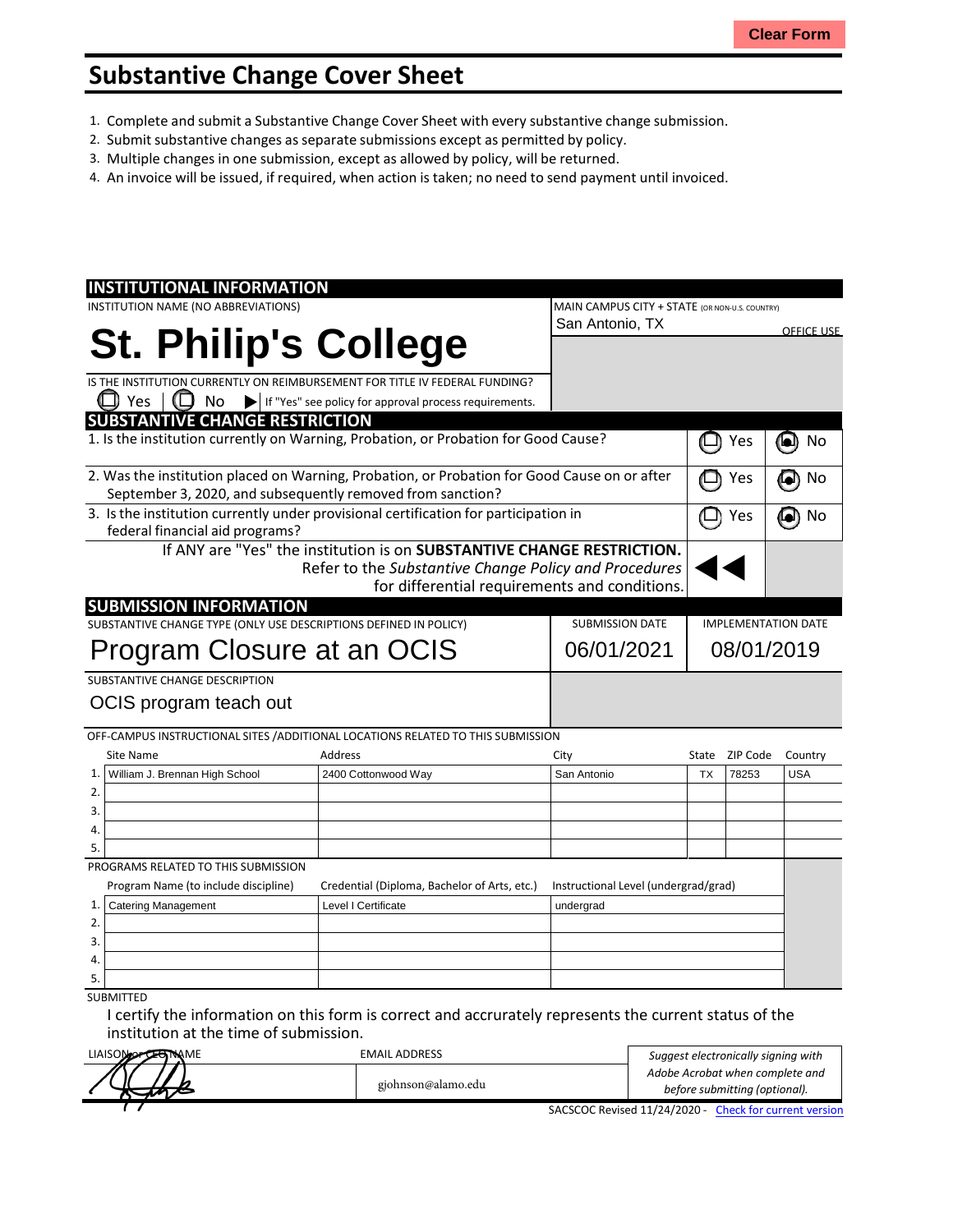

**Office of the President**

May 28, 2021

Dr. Belle Wheelan, President Southern Association of Colleges and Schools Commission on Colleges 1866 Southern Lane, Decatur, GA 30033

Dear Dr. Wheelan,

In keeping with the Southern Association of Colleges and Schools' Principles of Accreditation: Foundations for Quality Enhancement, St. Philip's College would like to notify you of a substantive change implemented fall 2019.

Despite plans to expand the Catering Management Level I Certificate at William J Brennan High School to 25 – 49% as described in the Off-campus Instructional Site notification dated June 4, 2018; SACSCOC acceptance dated September 6, 2018, no students enrolled in the program in fall 2019, and the last students enrolled in related courses in spring 2019. At this time and due to the lack of student interest, Catering Management Level I Certificate courses are no longer offered at William J. Brennan High School.

St. Philip's College has attached a teach out plan for consideration and approval.

Please let me know if you have any additional questions or concerns regarding this matter.

Sincerely,

Randall Dawson

Randall Dawson Acting President

CC: George Johnson, Institutional Accreditation Liaison, St. Philip's College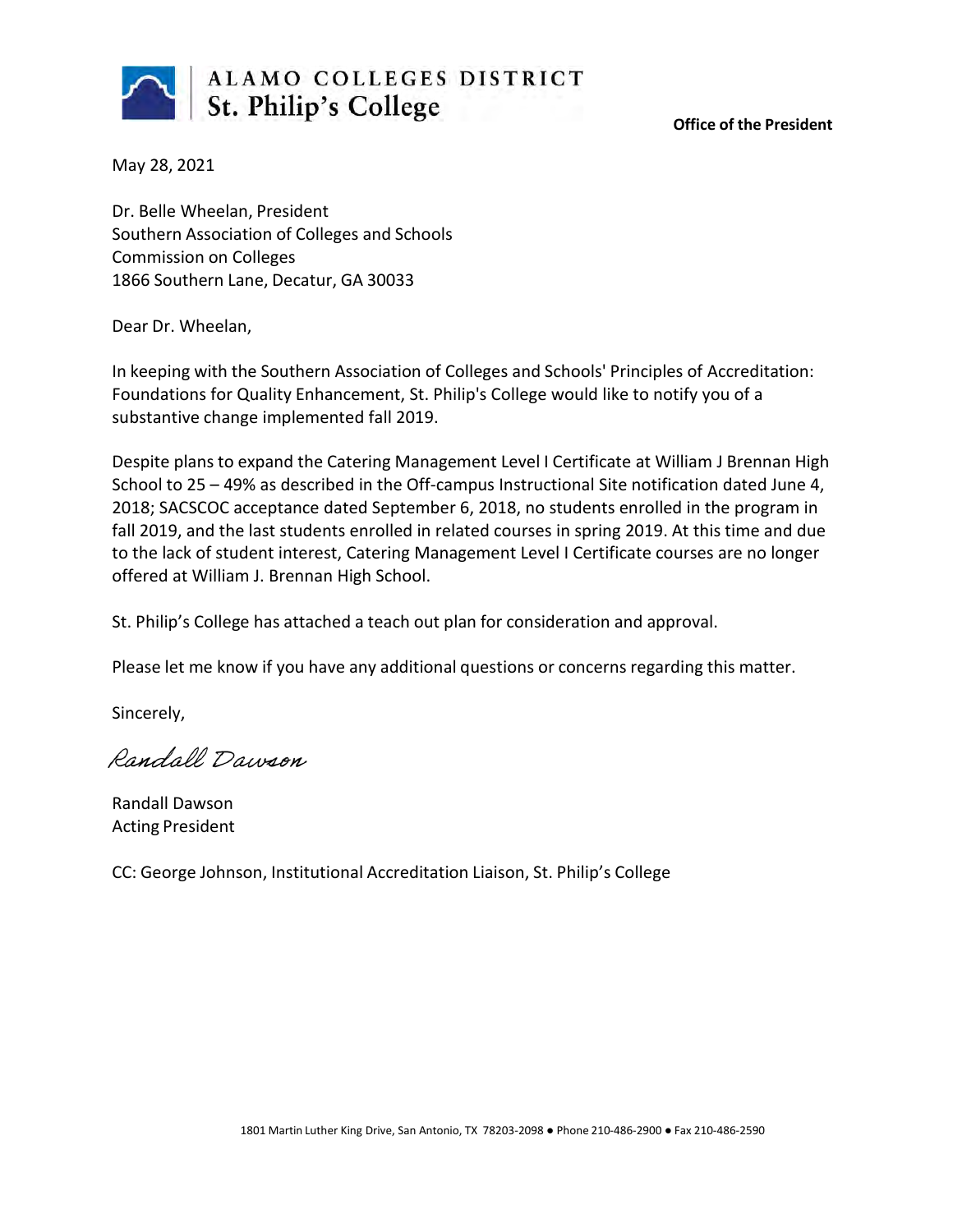## **Teach-out Plan William J. Brennan High School – Catering Management Level 1 Certificate**

A teach-out plan is a written plan developed by an institution that provides for the equitable treatment of students if an institution, or an institutional location that provides fifty percent or more of at least one program, ceases to operate before all students have completed their program of study, and may include, if required by the institution's accrediting agency, a teachout agreement between institutions. Teach-out plans must be approved by SACSCOC in advance of implementation.

To be approved, a teach-out plan must include the following information:

1. Date of closure (date when new students will no longer be admitted)

In Fall 2019, there were no students in the Catering Management Level 1 Certificate program. Spring 2019 William J. Brennan had their last set of students go through this program. There has not been adequate interest in the program at this location for them to be able to offer courses in the Catering Management Level 1 Certificate program.

2. An explanation of how affected parties (students, faculty, staff) will be informed of the impending closure.

Parents/students were informed it was an option as a course, but chose to take the high school credit only path. Students have other opportunities for Dual Credit courses with another college.

3. An explanation of how all affected students will be helped to complete their programs of study with minimal disruption.

The students can continue taking the high school level courses offered at the high school.

4. An indication as to whether the teach-out plan will incur additional charges/expenses to the students and, if so, how the students will be notified.

No cost to Dual Credit students.

5. Copies of signed teach-out agreements with other institutions, if any.

There is not a signed teach-out agreement for the courses with William J. Brennan High School. Not applicable.

6. How faculty and staff will be redeployed or helped to find new employment.